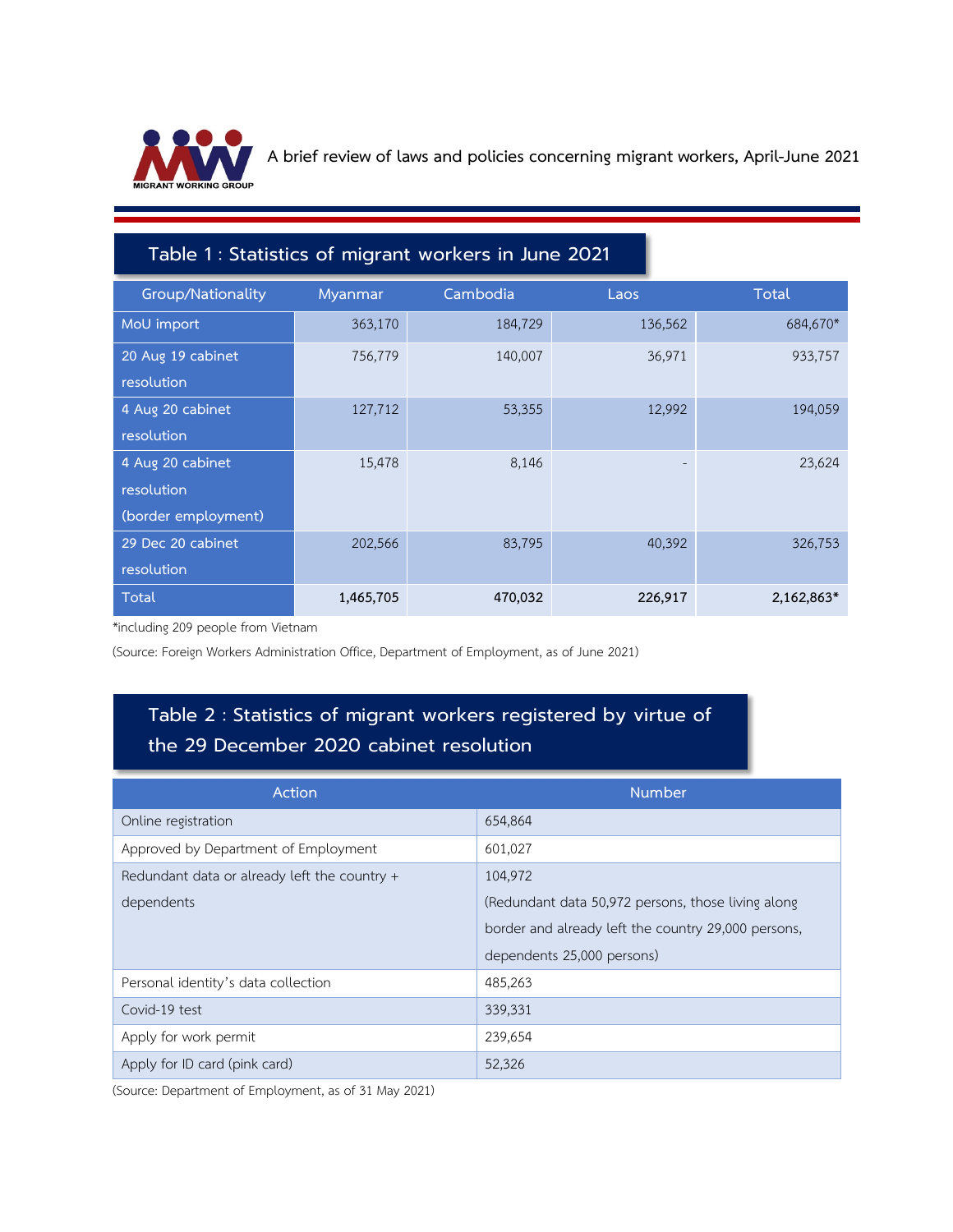## Law and policy concerning the management of migrant workers

1. Cabinet resolution on 7 April 2021 about the extension of Coronavirus 2019 testing and the collection of personal identity's data among aliens

The cabinet gave a nod as proposed by the Ministry of Labour to extend the Coronavirus 2019 testing and the collection of personal identity's data among aliens, following the implementation of the cabinet resolution on 29 December 2020 to allow aliens from three nationalities (Cambodia, Laos, and Myanmar) to stay in the Kingdom and work legally under a special case under the new wave of the Covid-19 outbreak coupled with the cabinet resolution on 26 January 2021 to review the direction of the management of foreign workers amidst the new wave of the Covid-19 outbreak and the management of detainees with detail as follows;

- 1. Extend the Coronavirus 2019 testing and the collection of personal identity's data (biometrics) to until 16 June 2021.
- 2. Aliens permitted to work shall apply to have their entry in the registry of non-Thais who have work permits which are valid until 31 March 2023.
- 3. Medical facilities designated by the Ministry of Public Health, medical facilities designated by the Department of Medicine, medical facilities designated by the BMA Medical Service Department, and private medical facilities certified by Department of Medical Sciences, shall conduct Coronavirus 2019 tests among migrant workers pursuant to the cabinet resolution on 29 December 2020 and it should be done within 16 June 2021.
- 4. Medical facilities designated by the Ministry of Public Health, medical facilities designated by the Department of Medicine, and medical facilities designated by the BMA Medical Service Department shall offer health insurance registration to aliens who have already undergone Coronavirus 2019 tests including the tests offered by private medical facilities certified by Department of Medical Sciences including the tests for six prohibited diseases such as Leprosy, Tuberculosis, Elephantiasis when its condition may induce disgust from society, drug addiction, the third phase of Syphilis and Coronavirus 2019 or COVID-19 pursuant to the cabinet resolution on 29 December 2020.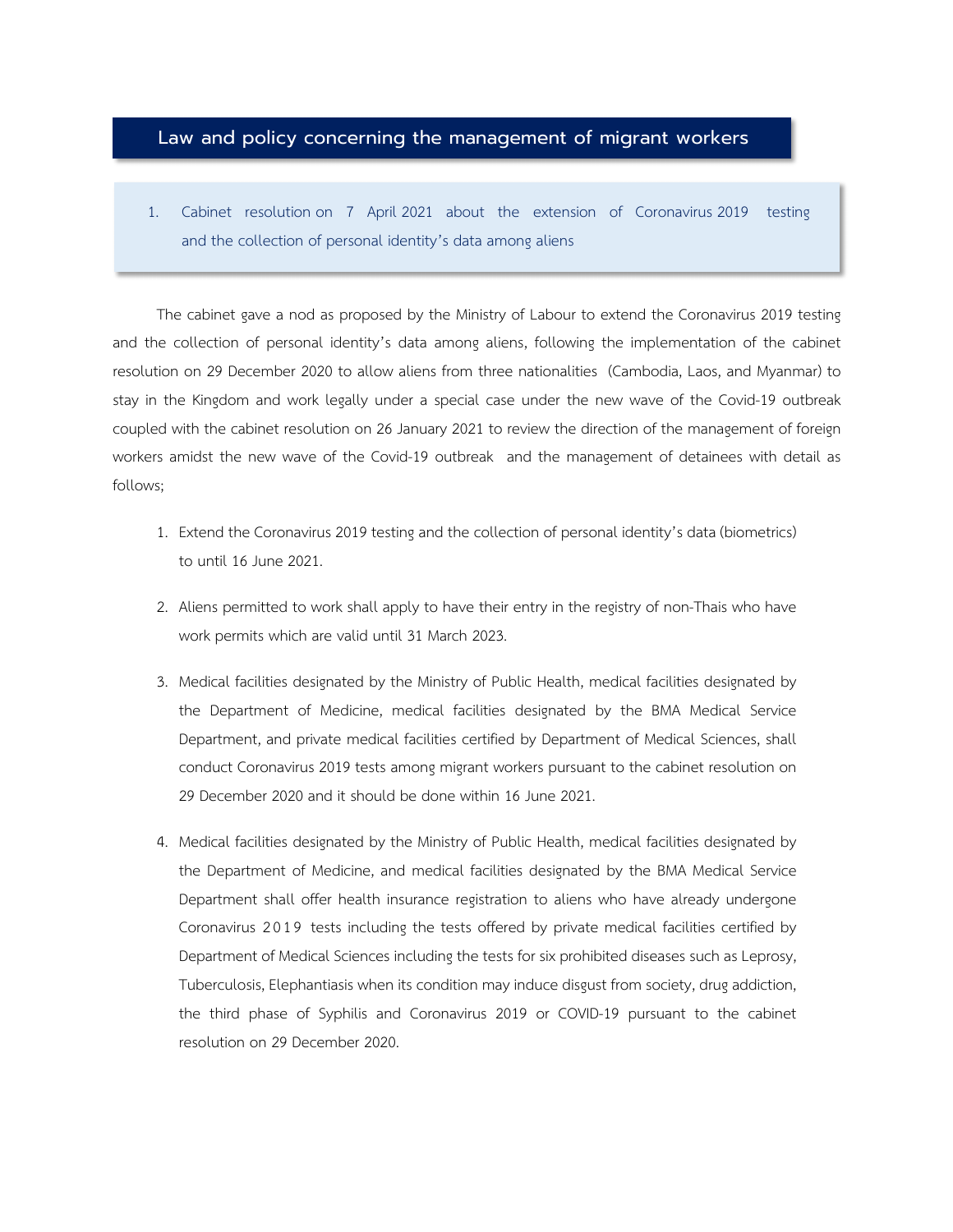This cabinet resolution is useful for migrant workers while they are pursuing the registration pursuant to the cabinet resolution on 29 December 2020 and while having their bio data collected and having Covid-19 test and have yet completed the requirements. Due to the latest outbreak of the disease, various medical facilities are not able to provide medical checkup and Covid-19 test. In addition, the collection of personal identity's data in crowded area may risk spreading the disease and thus the migrant workers are not able to do as required in time. This extension enables the migrant workers to pursue the application for personal identity's data collection and Covid-19 test in time as required by the cabinet resolution.

2. The cabinet resolution on 25 May 2021 on policy recommendations for the development of health service and insurance system for undocumented and alien inmates in prison

I

The cabinet approves in principle the development of health service and insurance system for 16.000 undocumented and alien inmates in prison [actually, the number of such inmates should be 19,506, while 3,506 who are missing is due to registration mistake] . They shall be allowed to get registered in the national health insurance. Funds are proposed to cover expenses and enable them to have access to healthcare services, similar to those who are eligible according to the national health insurance (Universal Coverage: UC) (at present, the lump sum expense per head is 3,719.23 baht/inured person) as proposed by the Ministry of Justice. The Ministry of Public Health shall help to regulate the system provisionally.

As to the funds for the implementation including the 2021 fiscal year expense of 13.71 million baht and expense for the following year, MoPH shall first draw from the non-budgeted funds (fees charged by hospital) to minimize impact on the already tight budget. If not enough, the action plan and expense pan shall be adjusted based on the advice from the Budget Bureau.

MoJ shall take the lead to convene a meeting among concerned agencies to determine the direction for the development of health service and insurance system for undocumented and alien inmates in prison in a long run in order to reach a clear and concrete solution. The MoJ in collaboration with the Royal Thai Police, the Ministry of Interior and concerned agencies shall set out clear and accurate guidelines for identity inspection and verification of an offender and other direction for solving a problem when it is not possible to verify the identity of the offender.

The cabinet resolution shall ensure migrant workers and stateless inmates to have a better access to health insurance and healthcare.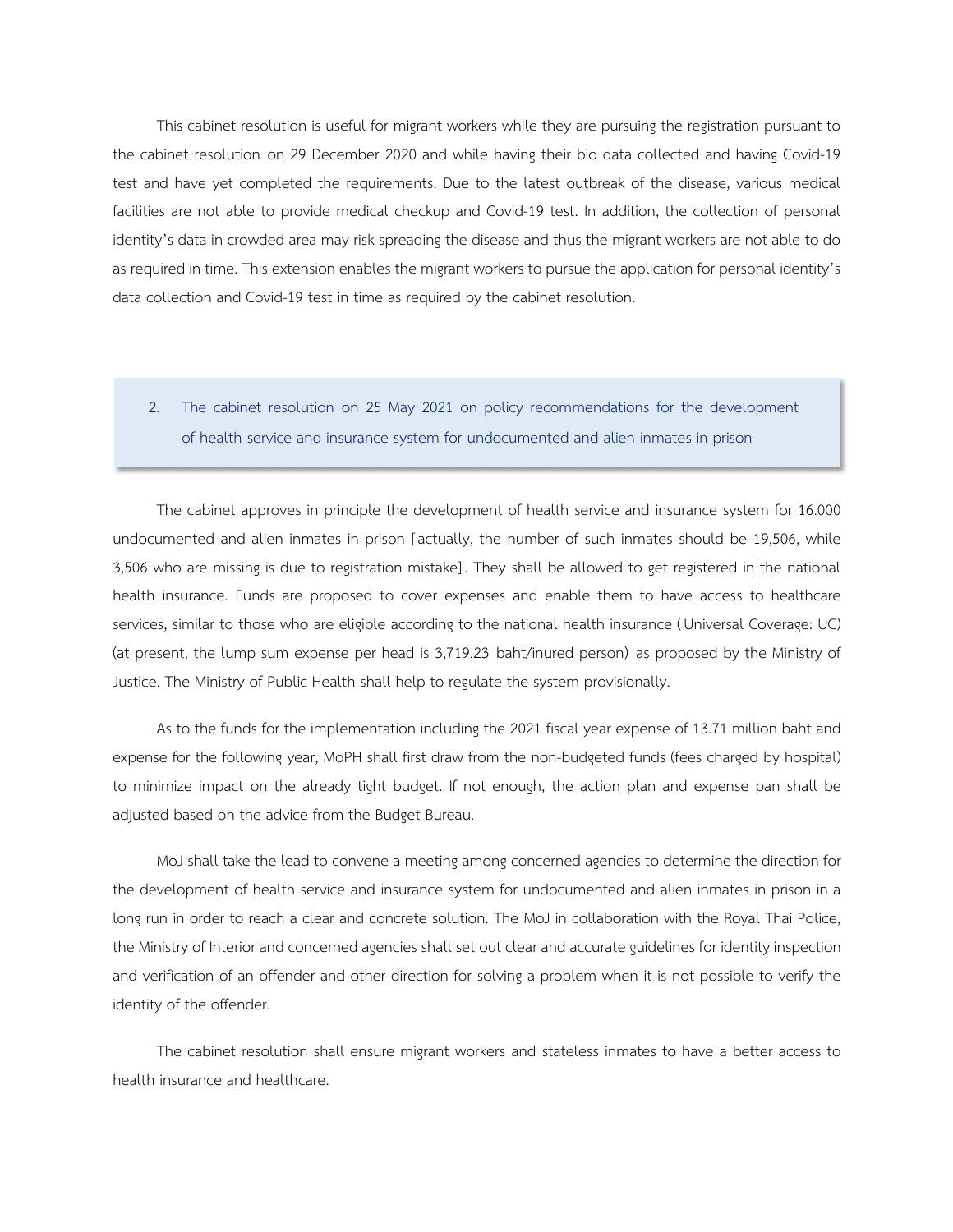3. The cabinet resolution on 8 June 2021 concerned the extension of the period for conducting Coronavirus 2019 test among aliens pursuant to the implementation of the cabinet resolution on 29 December 2020

The cabinet approves in principle the extension of the period for conducting Coronavirus 2019 test, the application for health insurance and work permit among aliens pursuant to the cabinet resolution on 29 December 2020 to allow aliens from three nationalities (Cambodia, Laos, and Myanmar) to stay in the Kingdom and work legally under a special case under the new wave of the Covid-19 outbreak coupled with the cabinet resolution on 26 January 2021 to review the direction of the management of foreign workers amidst the new wave of the Covid-19 outbreak and the management of detainees and the cabinet resolution on 7 April 2021 about the extension of Coronavirus 2019 testing and the collection of personal identity's data among aliens proposed by the Ministry of Labour. Concerned agencies shall act as follows;

- 1. Extend the period for aliens to undergo Coronavirus 2019 test, to apply for health insurance and work permits, from 16 June 2021 to 13 September 2021.
- 2. Extend the period for unemployed aliens to apply for an entry into the registry of non-Thai persons (TR 38/1), from 16 June 2021 to 31 March 2022
- 3. Other procedure provided in the cabinet resolution on 29 December 2020 coupled with the cabinet resolution on 26 January 2021 and the cabinet resolution on 7 April 2021 which shall be implemented based on the existing guidelines.

This cabinet resolution has extended yet again the period of time for completing medical checkup and applying for work permit among migrant workers who want to register pursuant to the cabinet resolution on 29 December 2020 due to the outbreak of Covid-19 which appears to get worse making medical facilities unable to offer medical checkup for health insurance and Covid-19 test according to the schedule and the application for work permit is not possible. By extending the time, the migrant workers shall have more time to act in compliance with the requirements set forth in the cabinet resolution.